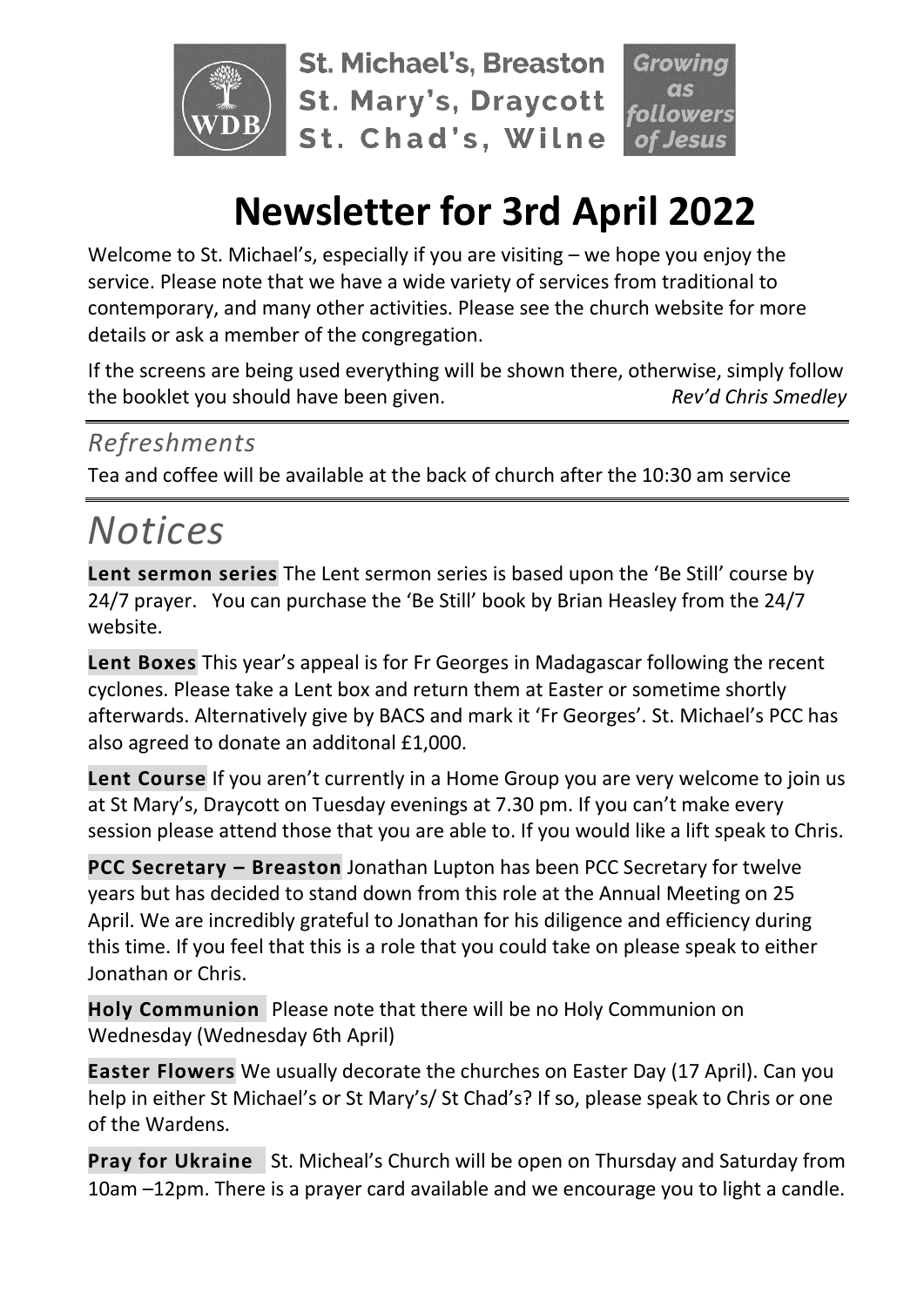**Ukraine Welcome** There is now a Facebook group (which can be accessed via the Church Facebook page) for anyone who has lives in the local area and would like to make contact with other households who have signed up to the Homes for Ukraine scheme. We hope to bring those interested in the scheme together so they can share knowledge and to access training provided to the church.

**Weclome Churches** St. Michael's Church is now live on the Welcome Churches Network. If anyone would like to help welcome a refugee family who makes contact with the church, please see Sarah Warburton. There is a training video which lasts 30 minutes on how to support refugees who have experienced trauma.

**Coffee morning for Ukraine – St. Mary's, Draycott** There will be a coffee morning at St. Mary's Church on Saturday 7th May at 10am – 12pm to raise money for the Disaster Emergency Committee (DEC). There will also be crafts for children.

**Volunteers needed for Family Messy Church – Draycott** Steve and Jodie are looking for volunteers to help run Messy Church which will take place at Draycott Methodist Church from Thursday 12th May. This will run every second Thursday of the month. Please speak to either Chris, Jodie or Steve for further details.

**Men's Danger Club** At last it is Spring so our next event will be outdoors at the Derby Golf Centre Driving Range in Spondon. No golf experience necessary. Certainly not if I'm going! The only costs will be the hire of a golf club (wood-£2.00 or driver- £3.00) and golf balls (30 for £3.00 or 60 for £4.50, which you could share with a friend). We will meet at the Driving Range at 7.15p.m. or as soon as you can, on Friday 22nd. April. Whether you've been before or not but would like to give it a try then you would be most welcome. Please let me know so that I can let the manager know numbers. We will no doubt find a pub to meet in afterwards. Contact me at 01332 874417, [john.judy184@outlook.com](mailto:john.judy184@outlook.com) or see me in church. *John Skinner*

**Daily Prayer:** We hold a short service of Daily Prayer on our public Facebook page from **Monday to Thursday** only starting at 9:30 am. Please note that there will be no daily prayer this week.

**Annual Meetings** the Annual Meetings will take place on Monday 25th April. Nomination forms for churchwardens and PCC members are available in the yellow folder on the table at the back. There are four vacancies on the PCC – please prayerfully consider whether you could become part of this vital decision-making body. Ask Jonathan Lupton for information about what's involved.

**Revision of Church Electoral Roll** Application forms to join the Electoral Roll are available in the yellow folder on the table at the back of church. *Jonathan Lupton*

**Sunrise Communion Service** There is a Sunrise Communion Service taking place at St. Chad's Water on Easter Sunday at 6am. This will be followed by a breakfast at Draycott Methodist Church. A big thank you to Graham and Kris Billingham for orgnaising this.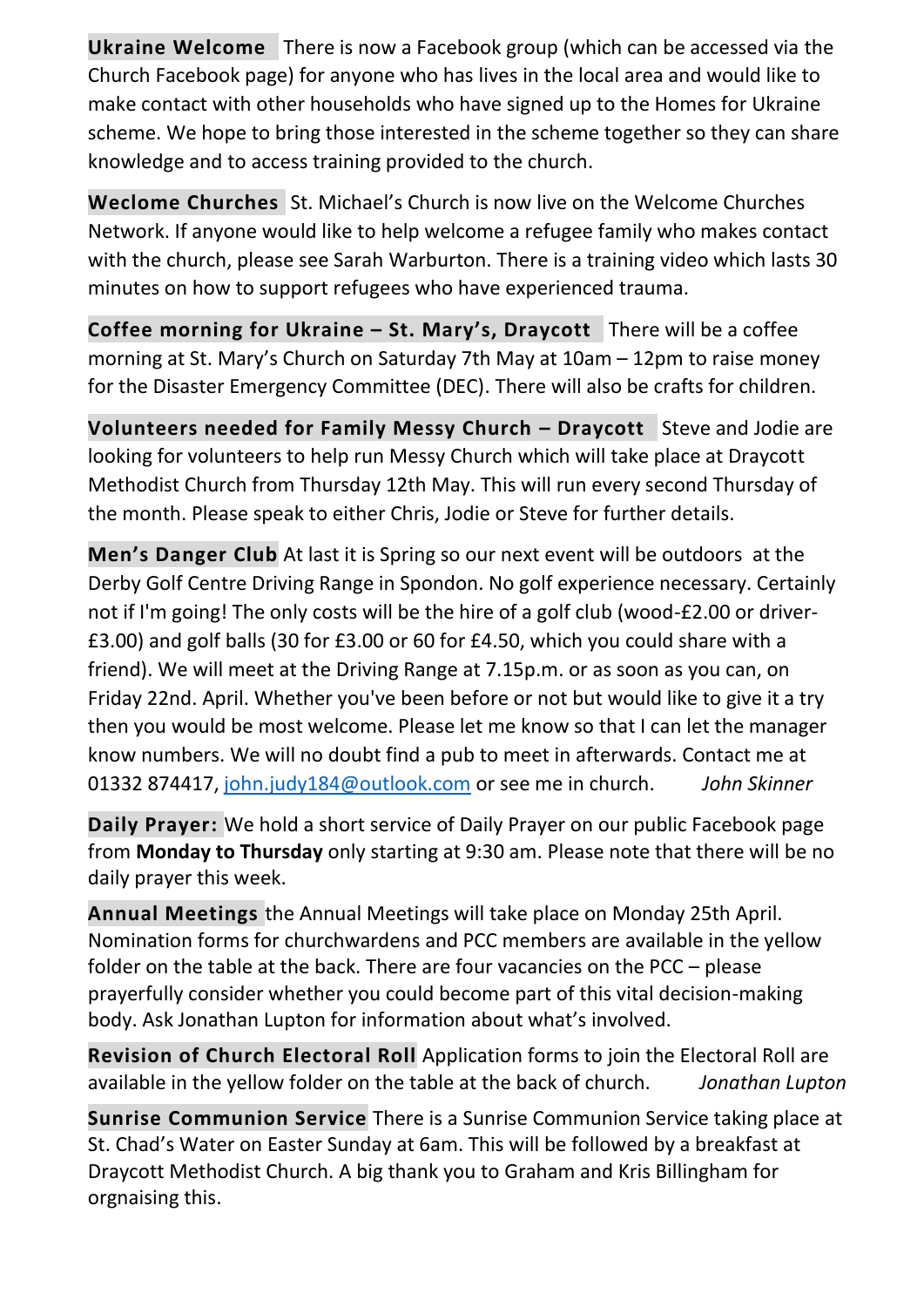**Giving Envelopes** Most of our giving at St Michael's is now by direct bank credit or contactless inside the church. The use of cash has reduced hugely in the last 2 years. The cost of buying pre-printed envelopes is now disproportionate to the funds given this way so we are discontinuing buying these. A supply of blank envelopes will be available at the back of the church so you can continue to give in this way if you prefer. Please enter your giving number, seal the envelope and include it in the offertory. If you can switch to cheques, BACS or contactless it would be very much appreciated. As I'm sure you will understand, handling cash, opening envelopes, recording bankings and making weekly trips to the bank is time consuming and less secure than electronic banking.

Many thanks for your cooperation *Paul Stuttle, Treasurer*

**Getting Involved** Would you like to be involved in any of the following areas? If so, please speak to Chris or one of the Wardens.

- Welcoming
- Serving refreshments
- Arranging flowers
- Operating audio-visual equipment
- Operating sound equipment
- Leading the services
- Leading intercessions
- Reading the Scriptures
- Preaching
- Prayer ministry

## *Giving*

We are most grateful for your continued financial support in these challenging times. It really is greatly appreciated!

Please do consider giving by standing order, BACS or cheque if possible. This reduces cash handling and physical journeys to the bank which is much safer for all involved. If you feel able to give a one-off gift or to increase your giving by standing order, that would also be greatly appreciated. Thank you.

Please contact the Treasurer at [treasurer@wdbchurches.org.uk](mailto:treasurer@wdbchurches.org.uk) or the church office at [office@wdbchurches.org.uk](mailto:office@wdbchurches.org.uk) for bank details or Gift Aid forms.

If you have a smartphone, you can also give using your mobile phone by scanning this code for St. Michael's but please be aware that a service charge is deducted by the provider:  $\rightarrow \rightarrow \rightarrow \rightarrow \rightarrow \rightarrow$ 

**Donate while you shop online!** You can now donate to St. Michael's when you shop online, at no extra cost to yourself. It

works with Amazon (via Amazon Smile) and a host of other retailers via EasyFundRaising. Details are on the [church website](http://www.stmichaelsbreaston.org.uk/index.php/113-news/236-giving-online). It's very easy to set up. **Why not make your online shopping benefit the church?** Just click the logo →→→→→→→→→



*Scan to give online*